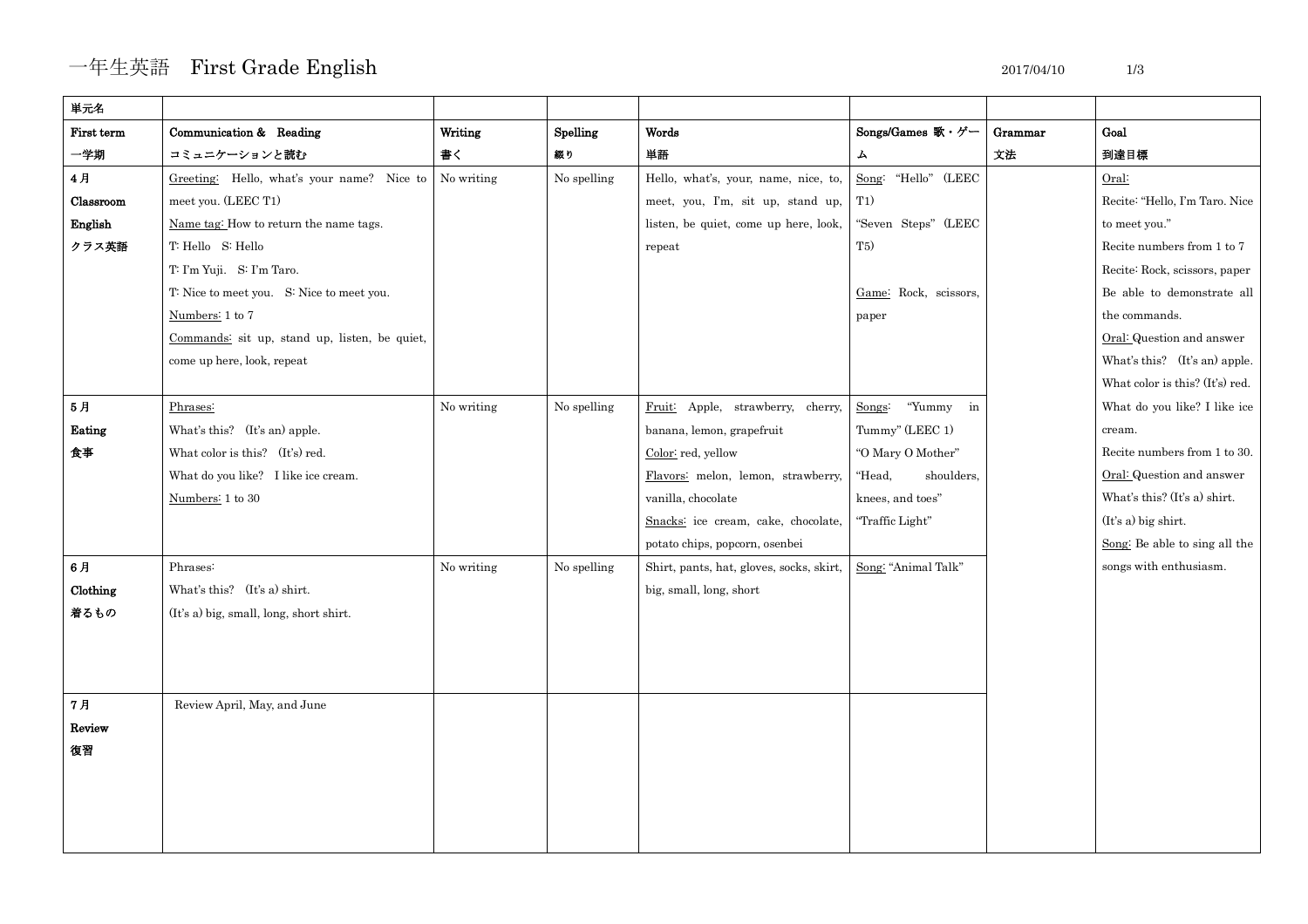## 一年生英語 First Grade English 2017/04/10 2/3

| <b>Second Term</b> | Communication & Reading                                      | Writing    | Spelling    | Words                                   | Songs/Games 歌・ゲー      | Grammar                    | Goal |
|--------------------|--------------------------------------------------------------|------------|-------------|-----------------------------------------|-----------------------|----------------------------|------|
| 二学期                | コミュニケーションと読む                                                 | 書く         | 綴り          | 単語                                      | $\blacktriangle$      | 文法                         | 到達目標 |
| 9月                 | Review phonics                                               | $\rm No$   | No spelling | dodgeball, soccer, kickball, tag, jump  | Same songs as Term    | Let's<br>play              |      |
| <b>Sports</b>      | Phonics: a, e, i, o, u                                       |            |             | rope, unicycle, play, ride, soccerball, | one                   | dodgeball,<br>let's        |      |
| スポーツ               | LEEC2 3T12 みんなであそぼう II                                       |            |             | bat, volleyball, racket                 | Bingo                 | jump rope, let's           |      |
|                    | Let's play dodgeball. Let's jump rope. Let's                 |            |             |                                         | Eeeni, Meenie, Minnee | ride a unicycle.           |      |
|                    | ride a unicycle. Ok. No.                                     |            |             |                                         |                       | Is this a ball?            |      |
|                    | Is this a big ball? Small ball?                              |            |             |                                         |                       | Big ball, small Oral       |      |
|                    | Is this a red ball? Yellow, blue                             |            |             |                                         |                       | ball                       |      |
|                    | What is it? It is a big ball. It is a red ball.              |            |             |                                         |                       | What is it? It's a         |      |
|                    | Do you want a soccer ball? Yes, I do.                        |            |             |                                         |                       | small ball.                |      |
|                    | What do you want? I want a soccer ball.                      |            |             |                                         |                       | What do you Recite Numbers |      |
|                    |                                                              |            |             |                                         |                       | want?                      |      |
| 10月                | Phonics: $x,y,j,ch,th(1),th(2)$                              | No writing | No spelling | Guitar, violin, triangle,               | It's a small world    | want<br>a                  |      |
| Music              | Do you want a bigball? Yes, I do. No, I don't.               |            |             | Piano                                   | (Repeat section only) | soccerball.                |      |
| 音楽                 | What do you want? I want b big ball.                         |            |             |                                         |                       | Do you want a              |      |
|                    | Is this a guitar? Yes, it is. What is this?                  |            |             |                                         | Game: Monkey Wookie   | soccerball? Yes,           |      |
|                    | It's a guitar.                                               |            |             |                                         |                       | I do. No, I don't.         |      |
| 11月                | Phonices: review                                             | No writing | No spelling |                                         | Heads up,<br>Game:    |                            |      |
| Celebration        | Months: January, February, March, April, May, Color in month |            |             |                                         | Seven up              |                            |      |
| 祝い事                | June, July, August, September, October, words                |            |             |                                         | Song: I'm working on  |                            |      |
|                    | November, December                                           |            |             |                                         | the railroad.         |                            |      |
|                    |                                                              |            |             |                                         | All<br>I want for     |                            |      |
|                    |                                                              |            |             |                                         | Christmas.            |                            |      |
| 12月                | Continue Celebration                                         |            |             |                                         |                       |                            |      |
| Review             |                                                              |            |             |                                         |                       |                            |      |
| 復習                 |                                                              |            |             |                                         |                       |                            |      |
|                    |                                                              |            |             |                                         |                       |                            |      |
|                    |                                                              |            |             |                                         |                       |                            |      |
|                    |                                                              |            |             |                                         |                       |                            |      |
|                    |                                                              |            |             |                                         |                       |                            |      |
|                    |                                                              |            |             |                                         |                       |                            |      |
|                    |                                                              |            |             |                                         |                       |                            |      |